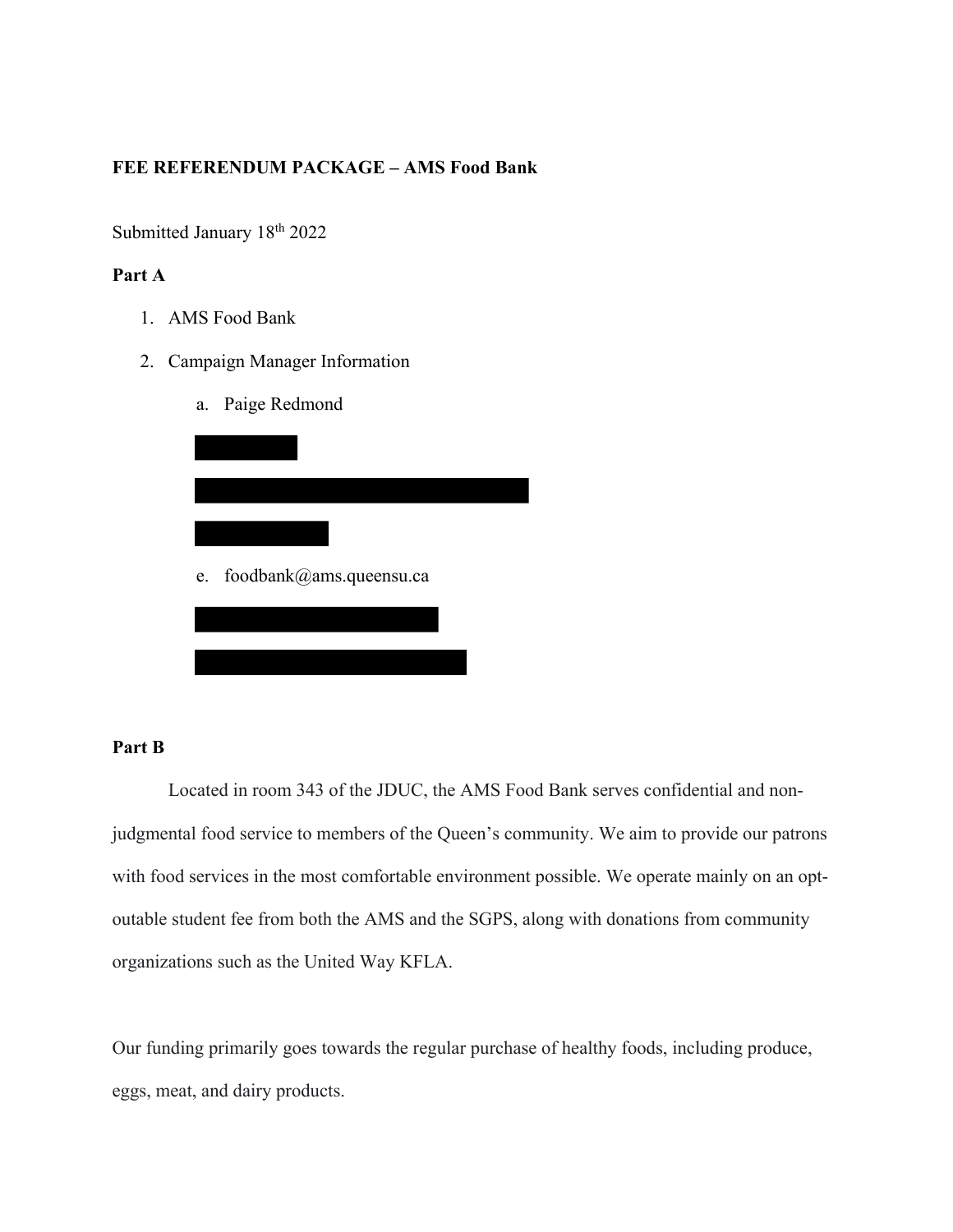The Food Bank provides a reliable and confidential service to ensure that Queen's students and postdocs can be healthy and productive as they pursue academic achievement. Additionally, the AMS Food Bank acts as a liaison for the Good Food Box program on campus. We also seek to address the underlying causes of poverty so as to alleviate, and ultimately eliminate food insecurity among Queen's community members. The Food Bank also works closely with other food-focused organizations in the Queen's and Kingston community.

Given the current status of COVID-19 and its impact on students, it is now more important than ever for the Food Bank to receive our student fee in order to run a professional and well-stocked food bank for our patrons. We have pivoted to remain open and adaptable during COVID-19, switching between being open for in person operations (when permitted), and curbside pick up options. The AMS Food Bank is committed to providing students with reliable food services no matter the circumstances as we understand the important of our service for members of the Queen's community.

#### **Part C**

The SGPS student activity fee, along with the AMS student fee, will be used towards the operating costs of the AMS Food Bank. This includes student wages, purchasing food, as well as space and administrative costs. Purchased food and wages for our student staff make up 86% of the total operating costs.

### **Part D**

#### **1. Why is your group seeking a fee?**

The fee allows the AMS Food Bank to improve the quality and consistency of food services, continuing weekly food pick-ups over the course of the summer months and throughout the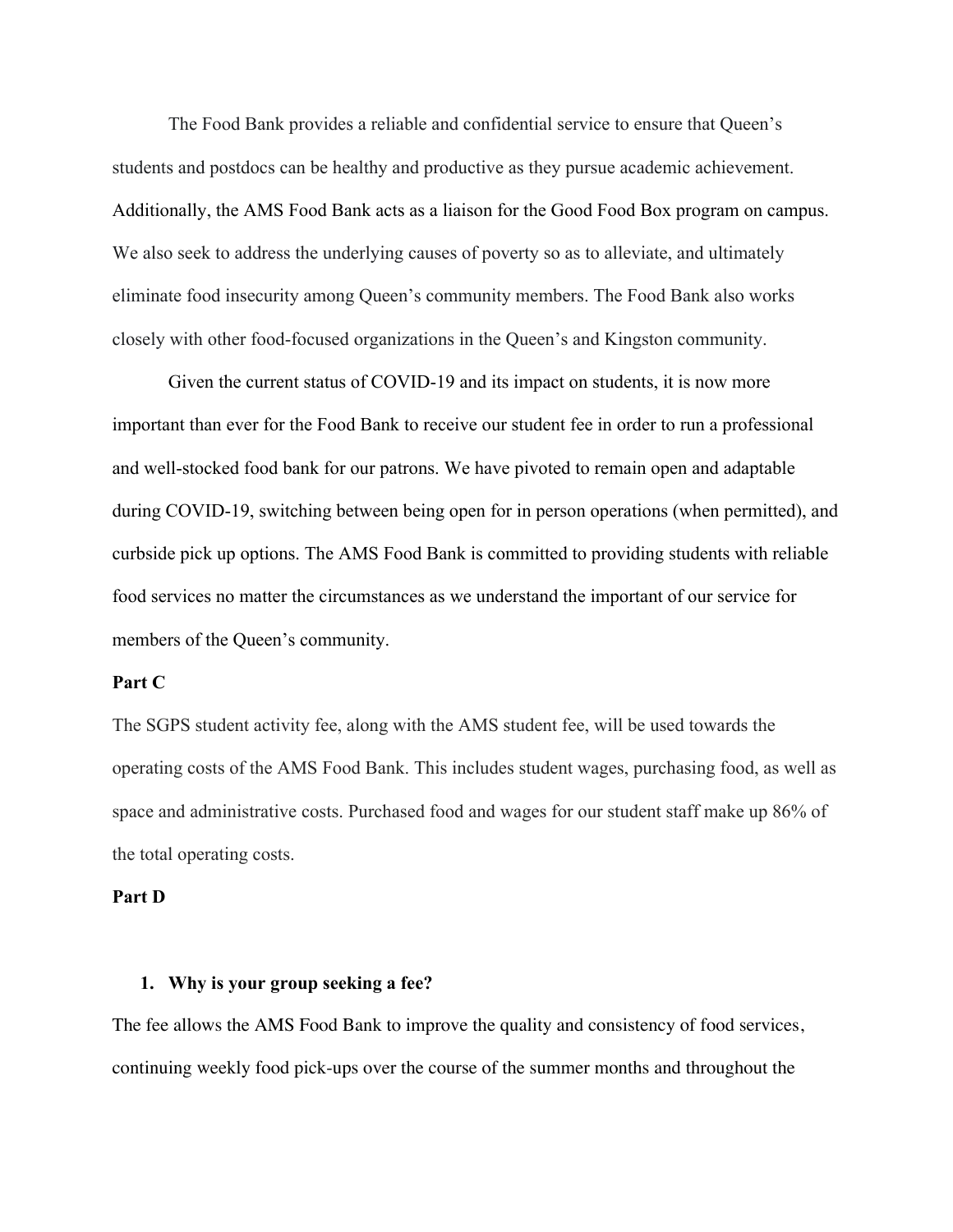COVID-19 pandemic. With the funds from the AMS and SGPS student fees, the AMS Food Bank has expanded services to include additional educational and skill building activities surrounding food security. This year the AMS Food Bank is seeing a significantly higher number of patrons coming in each evening to use the Food Bank services in comparison to previous years. Our core use of funds from SGPS members remains purchasing fresh food for patrons to maintain our stock and fill food orders, as such the continuation of this fee is of crucial importance for us to continue to provide these services to all members of the Queen's community.

#### **2. What direct benefits will SGPS members derive from granting your group a fee?**

The AMS Food Bank services are available to all SGPS students to use. In fact, a recent survey launched by the Market Research office to understand the AMS Food Bank demographics and general attitudes of the service found that of the 53 patrons surveyed, over 50% were Graduate/Professional students. As such, the continuation of this fee will allow for the AMS Food Bank to continue to provide food services to SGPS members, alongside encouraging participation in food centered events such as community dinners.

# **3. How is the dollar value of the fee related to the benefit you are proposing to provide?**

The dollar value of the fee is directly related to the benefit we are proposing to provide as the funds collected go towards the purchasing of food and weekly groceries for patrons and staffing the service.

### **4. When was your group established?**

The AMS Food Bank (previously Queen's Food Centre) was established in 1997.